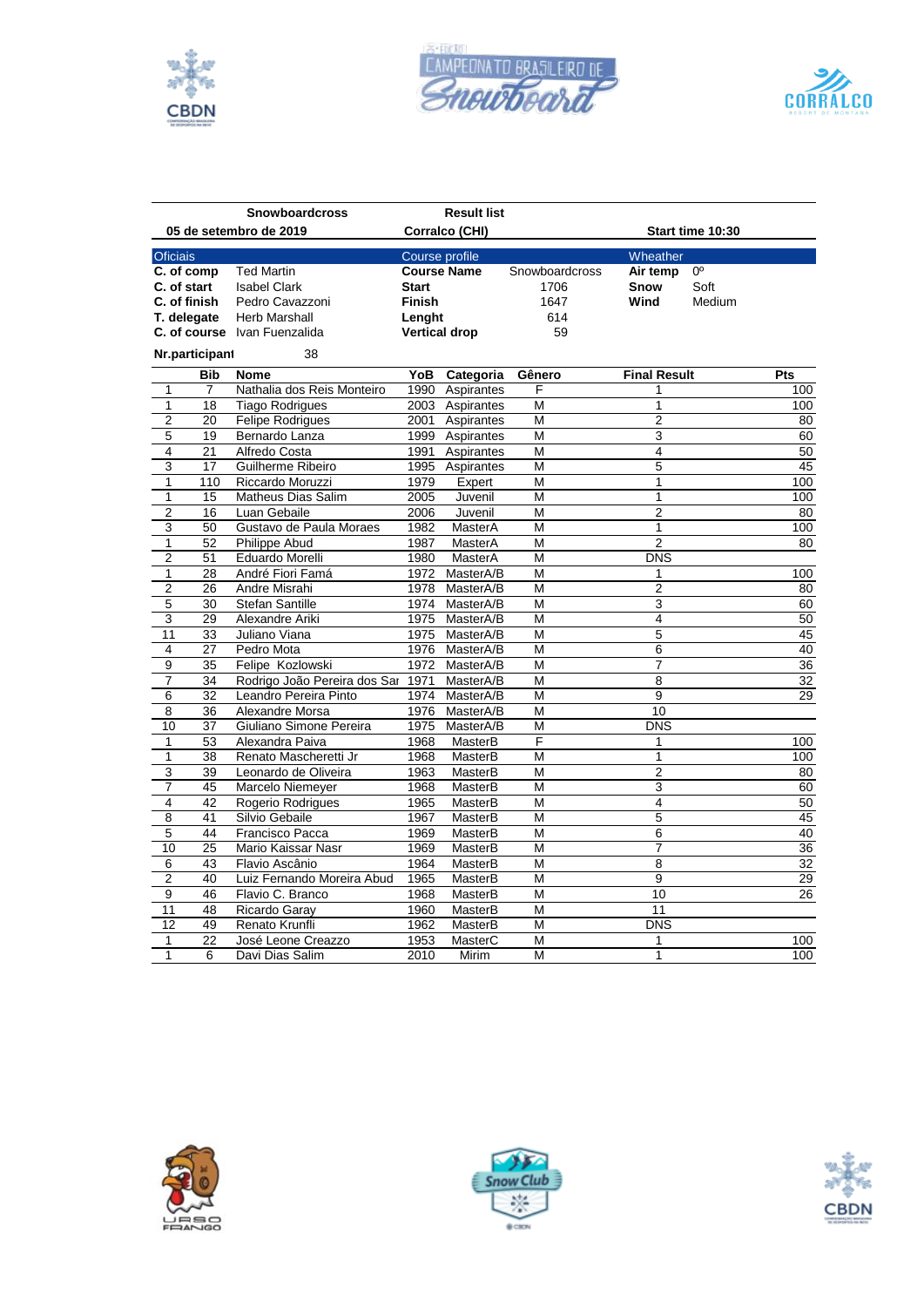





## **Snowboardcross Result list - Master B Masculino 05 de setembro de 2019 Corralco (CHI) Start time 10:30**

| <b>Oficiais</b><br>Wheather<br>Course profile<br><b>Ted Martin</b><br>C. of comp<br><b>Snowboε</b><br>Air temp<br>Course<br><b>Isabel Clark</b><br>C. of start<br><b>Start</b><br>1706<br>Snow<br>C. of finish<br>Finish<br>Wind<br>Pedro Cavazzoni<br>1647<br>T. delegate<br><b>Herb Marshall</b><br>Lenght<br>614<br>Vertica<br>Ivan Fuenzalida<br>59<br>C. of course |  |  | --------------- |
|-------------------------------------------------------------------------------------------------------------------------------------------------------------------------------------------------------------------------------------------------------------------------------------------------------------------------------------------------------------------------|--|--|-----------------|
|                                                                                                                                                                                                                                                                                                                                                                         |  |  |                 |
|                                                                                                                                                                                                                                                                                                                                                                         |  |  | $0^{\circ}$     |
|                                                                                                                                                                                                                                                                                                                                                                         |  |  | Soft            |
|                                                                                                                                                                                                                                                                                                                                                                         |  |  | Medium          |
|                                                                                                                                                                                                                                                                                                                                                                         |  |  |                 |
|                                                                                                                                                                                                                                                                                                                                                                         |  |  |                 |

|    |            | Heat 1                |       |        |
|----|------------|-----------------------|-------|--------|
| Rk | <b>Bib</b> | Nome                  | Color | Result |
|    | 38         | Renato Mascheretti Jr |       |        |
|    | 41         | Silvio Gebaile        |       |        |
|    | 46         | Flavio C. Branco      |       |        |
|    |            |                       |       |        |

|    |            | Heat 2            |       |            |
|----|------------|-------------------|-------|------------|
| Rk | <b>Bib</b> | Nome              | Color | Result     |
|    | 42         | Rogerio Rodrigues |       |            |
|    | 44         | Francisco Pacca   |       |            |
|    | 49         | Renato Krunfli    |       | <b>DNS</b> |
|    |            |                   |       |            |

|    |            | Heat 3               |              |        |
|----|------------|----------------------|--------------|--------|
| Rk | <b>Bib</b> | Nome                 | <b>Color</b> | Result |
|    | 39         | Leonardo de Oliveira |              |        |
|    |            | Flavio Ascânio       |              |        |
|    |            | Ricardo Garay        |              |        |
|    |            |                      |              |        |

|    |     | Heat 4                     |       |        |
|----|-----|----------------------------|-------|--------|
| Rk | Bib | Nome                       | Color | Result |
|    | 40  | Luiz Fernando Moreira Abud |       |        |
|    | 45  | Marcelo Niemever           |       |        |
| ۱n | 25  | Mario Kaissar Nasr         |       |        |
|    |     |                            |       |        |

## **SEMI FINAL 1 SMALL FINAL**

de la construcción de la construcción de la construcción de la construcción de la construcción de la construcción de la construcción de la construcción de la construcción de la construcción de la construcción de la constru

| Heat <sup>.</sup> |         |        |    |            | Heat 13 - Semi Final 1 Master B |   |                |    |                | Heat 23       |
|-------------------|---------|--------|----|------------|---------------------------------|---|----------------|----|----------------|---------------|
| Nome              | Color   | Result | Rk | <b>Bib</b> | Nome                            |   | Color   Result | Rk | <b>Bib</b>     | Nome          |
| Mascheretti Jr    | R       |        |    | 38         | Renato Mascheretti Jr           |   |                |    | 44             | Francisco Pa  |
| io Gebaile        |         |        |    | 42         | Rogerio Rodrigues               | G |                |    | 43             | Flavio Ascá   |
| o C. Branco       |         |        |    | 44         | Francisco Pacca                 |   |                |    | 4 <sup>1</sup> | Silvio Geba   |
|                   | $\cdot$ |        |    | 41         | Silvio Gebaile                  |   |                | 10 | 25             | Mario Kaissar |

## **SEMI FINAL 2 BIG FINAL**

| Heat 2       |       |        |    |            | Heat 14 - Semi Final 2 Master B |   |              |    |            | Heat 25       |
|--------------|-------|--------|----|------------|---------------------------------|---|--------------|----|------------|---------------|
| Nome         | Color | Result | Rk | <b>Bib</b> | Nome                            |   | Color Result | Rk | <b>Bib</b> | Nome          |
| io Rodriaues | R     |        |    | 39         | Leonardo de Oliveira            | R |              |    | 38         | Renato Masch  |
| cisco Pacca  |       |        |    | 43         | Flavio Ascânio                  |   |              |    | 39         | Leonardo de C |
| ıato Krunfli |       | DNS    |    | 45         | Marcelo Niemever                |   |              |    | 42         | Rogerio Rodr  |
|              |       |        |    | 25         | Mario Kaissar Nasr              |   |              |    | 45         | Marcelo Nien  |

|        | Heat 1                |       |        | Heat 13 - Semi Final 1 Master B |    |          |                       |              |              |  | Heat 23 |     |                    |       |        |  |
|--------|-----------------------|-------|--------|---------------------------------|----|----------|-----------------------|--------------|--------------|--|---------|-----|--------------------|-------|--------|--|
| Bib    | Nome                  | Color | Result |                                 | Rk | Bib      | Nome                  |              | Color Result |  | Rk      | Bib | Nome               | Color | Result |  |
| $\sim$ | Renato Mascheretti Jr | R.    |        |                                 |    | 38       | Renato Mascheretti Jr |              |              |  |         |     | Francisco Pacca    |       |        |  |
|        | Silvio Gebaile        |       |        |                                 |    | $\Delta$ | Rogerio Rodrigues     |              |              |  |         |     | Flavio Ascânio     |       |        |  |
|        | Flavio C. Branco      |       |        |                                 |    |          | Francisco Pacca       |              |              |  |         |     | Silvio Gebaile     |       |        |  |
|        |                       |       |        |                                 |    |          | Silvio Gebaile        | $\mathbf{v}$ |              |  |         |     | Mario Kaissar Nasr |       |        |  |

|   |            | Heat 2            |       |            | Heat 14 - Semi Final 2 Master B |        |                        |  |                     |  |    |                | Heat 25               |       |        |  |  |  |
|---|------------|-------------------|-------|------------|---------------------------------|--------|------------------------|--|---------------------|--|----|----------------|-----------------------|-------|--------|--|--|--|
|   | <b>Bib</b> | Nome              | Color | Result     |                                 | Bib    | Nome                   |  | <b>Color Result</b> |  | Rk | <b>Bib</b>     | Nome                  | Color | Result |  |  |  |
|   |            | Rogerio Rodrigues |       |            |                                 | $\sim$ | Leonardo de Oliveira l |  |                     |  |    |                | Renato Mascheretti Jr |       |        |  |  |  |
|   |            | Francisco Pacca   |       |            |                                 |        | Flavio Ascânio         |  |                     |  |    |                | Leonardo de Oliveira  |       |        |  |  |  |
| ຳ |            | Renato Krunfli    |       | <b>DNS</b> |                                 |        | Marcelo Niemever       |  |                     |  |    | $\overline{ }$ | Rogerio Rodrigues     |       |        |  |  |  |
|   |            |                   |       |            | 10                              |        | Mario Kaissar Nasr     |  |                     |  |    |                | Marcelo Niemeyer      |       |        |  |  |  |

# HANG



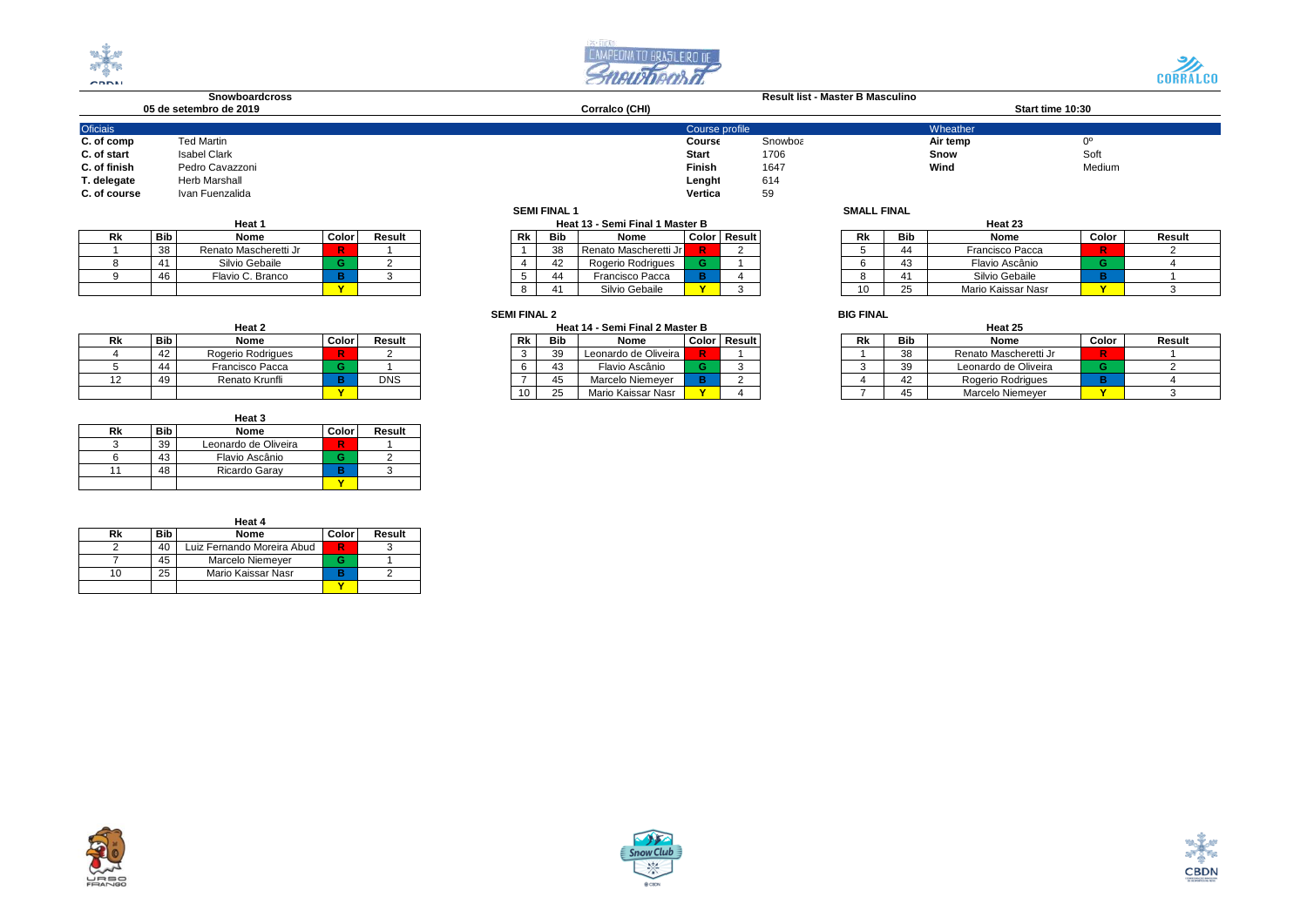





|                 | <b>Snowboardcross</b>  | Result list - Master A/B Masculino   |                      |
|-----------------|------------------------|--------------------------------------|----------------------|
|                 | 05 de setembro de 2019 | Corralco (CHI)                       | Start time 10:30     |
| <b>Oficiais</b> |                        | Course profile                       | Wheather             |
| C. of comp      | <b>Ted Martin</b>      | <b>Course Name</b><br>Snowboardcross | Air temp $0^{\circ}$ |
| C. of start     | Isabel Clark           | 1706<br><b>Start</b>                 | Soft<br>Snow         |
| C. of finish    | Pedro Cavazzoni        | 1647<br>Finish                       | Wind<br>Medium       |
| T. delegate     | <b>Herb Marshall</b>   | 614<br>Lenght                        |                      |
| C. of course    | Ivan Fuenzalida        | <b>Vertical drop</b><br>59           |                      |

|                    |  |        |       | Heat 5           |                  |    |
|--------------------|--|--------|-------|------------------|------------------|----|
|                    |  | Result | Color | Nome             | <b>Bib</b>       | Rk |
|                    |  |        |       | André Fiori Famá | 28               |    |
|                    |  |        |       | Alexandre Morsa  | $\Omega$<br>- 36 |    |
| <b>SMALL FINAL</b> |  |        |       | Felipe Kozlowski | ູບປ              |    |
|                    |  |        | 5.40  |                  |                  |    |

| <b>SEMI FINAL 1</b> |
|---------------------|
|---------------------|

|    |        | Heat 6          |       |        |
|----|--------|-----------------|-------|--------|
| Rk | Bib    | Nome            | Color | Result |
|    | $\sim$ | Pedro Mota      |       |        |
|    | 30     | Stefan Santille |       |        |
|    |        |                 |       |        |
|    |        |                 |       |        |

|    |     | Heat 7                |       |        |
|----|-----|-----------------------|-------|--------|
| Rk | Bib | Nome                  | Color | Result |
|    | 29  | Alexandre Ariki       |       |        |
|    | 32  | Leandro Pereira Pinto |       | DNF    |
|    | 33  | Juliano Viana         |       |        |
|    |     |                       |       |        |

|    |     | Heat 8                        |       |            |
|----|-----|-------------------------------|-------|------------|
| Rk | Bib | Nome                          | Color | Result     |
|    | 26  | Andre Misrahi                 |       |            |
|    | 34  | odrigo João Pereira dos Santo |       |            |
| חו | 37  | Giuliano Simone Pereira       |       | <b>DNS</b> |
|    |     |                               |       |            |

|    |     | Heat 15          |       |        |    |        | Heat 24              |
|----|-----|------------------|-------|--------|----|--------|----------------------|
| Rk | Bib | Nome             | Color | Result | Rk | Bib    | Nome                 |
|    | 28  | André Fiori Famá |       |        |    | $\sim$ | Pedro Mo             |
|    |     | Pedro Mota       |       |        |    | 34     | Rodrigo João Pereira |
|    | 30  | Stefan Santille  |       |        |    | 35     | Felipe Kozlo         |
| ົ  | 35  | Felipe Kozlowski |       |        |    | 33     | Juliano Via          |

| Heat 7          |       |            |  |    |              | Heat 16                  |       | Heat 26    |    |            |                   |
|-----------------|-------|------------|--|----|--------------|--------------------------|-------|------------|----|------------|-------------------|
| Nome            | Color | Result     |  | Rk | <b>Bib</b>   | Nome                     | Color | Result     | Rk | <b>Bib</b> | Nome              |
| andre Ariki     |       |            |  |    | 29           | Alexandre Ariki          | R.    |            |    | 28         | André Fiori F     |
| o Pereira Pinto |       | <b>DNF</b> |  |    | 26           | Andre Misrahi            |       |            |    | 26         | <b>Andre Misr</b> |
| ano Viana       |       |            |  |    | 34           | ligo João Pereira dos Sa |       |            |    | 29         | Alexandre /       |
|                 |       |            |  |    | $\sim$<br>აა | Juliano Viana            | 5.41  | <b>DNF</b> |    | 30         | Stefan San        |

|        |                       |                 |       |        |      | Heat 15<br>Heat 24 |                        |                  |              |     |      |       |        |                                 |  |  |
|--------|-----------------------|-----------------|-------|--------|------|--------------------|------------------------|------------------|--------------|-----|------|-------|--------|---------------------------------|--|--|
| Heat 6 |                       |                 | Rk    | Bib    | Nome | Color              | Result                 |                  | Rk           | Bib | Nome | Color | Result |                                 |  |  |
| ``     | Bib                   | Nome            | Color | Result |      |                    | 28                     | André Fiori Famá | $\mathbf{R}$ |     |      |       | $\sim$ | Pedro Mota                      |  |  |
|        | 27                    | Pedro Mota      |       |        |      |                    | $\sim$<br>$\sim$       | Pedro Mota       |              |     |      |       | 21     | Rodrigo João Pereira dos Santos |  |  |
|        | 30 <sup>°</sup><br>ູບ | Stefan Santille |       |        |      |                    | 30 <sup>o</sup><br>ັບປ | Stefan Santille  |              |     |      |       |        | Felipe Kozlowski                |  |  |
|        |                       |                 |       |        |      |                    | つに<br>ູບ               | Felipe Kozlowski | $\mathbf{v}$ |     |      |       | $\sim$ | Juliano Viana                   |  |  |

## **BIG FINAL**<br>Heat 26 **Rk Bib Nome Color Result Rk Bib Nome Color Result Rk Bib Nome Color Result** 3 29 Alexandre Ariki **R** 1 3 29 Alexandre Ariki **R** 1 1 28 André Fiori Famá **R** 1 6 32 Leandro Pereira Pinto **G** DNF 2 26 Andre Misrahi **G** 2 2 26 Andre Misrahi **G** 2 11 33 Juliano Viana **B** 2 7 34Rodrigo João Pereira dos Santos**B** 3 3 29 Alexandre Ariki **B** 4 **Y** 11 33 Juliano Viana **Y** DNF 5 30 Stefan Santille **Y** 3

| <b>SEMI FINAL 2</b>                    |       |      |
|----------------------------------------|-------|------|
| Heat 16                                |       |      |
| Nome                                   | Color | Resu |
| Alexandre Ariki                        |       |      |
| Andre Misrahi                          | G     |      |
| inn João Pereira dos S: <mark>l</mark> |       |      |



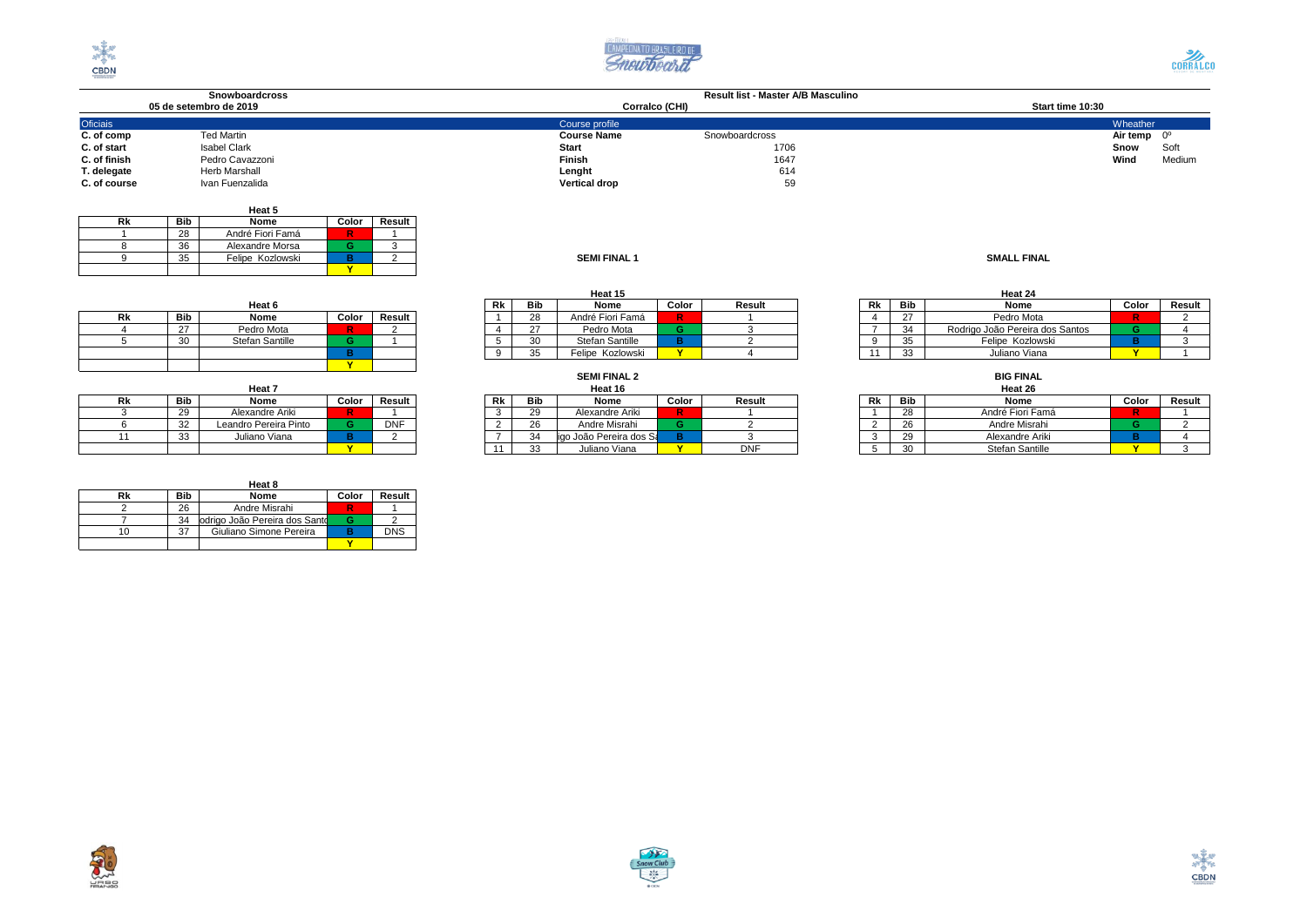

χ.





| <b>Snowboardcross</b>  |                      | <b>Result list - Aspirantes Masculino</b> |                |          |                  |  |
|------------------------|----------------------|-------------------------------------------|----------------|----------|------------------|--|
| 05 de setembro de 2019 |                      | Corralco (CHI)                            |                |          | Start time 10:30 |  |
| <b>Oficiais</b>        |                      | Course profile                            |                | Wheather |                  |  |
| C. of comp             | Ted Martin           | <b>Course Name</b>                        | Snowboardcross | Air temp | 0°               |  |
| C. of start            | <b>Isabel Clark</b>  | <b>Start</b>                              | 1706           | Snow     | Soft             |  |
| C. of finish           | Pedro Cavazzoni      | <b>Finish</b>                             | 1647           | Wind     | Medium           |  |
| T. delegate            | <b>Herb Marshall</b> | Lenght                                    | 614            |          |                  |  |
| C. of course           | Ivan Fuenzalida      | <b>Vertical drop</b>                      | 59             |          |                  |  |

# **Heat 9 - Semi-final 1 Heat 22 - Big Final**

| Rk | <b>Bib</b> | <b>Nome</b>             | Color | Result | Rk | <b>Bib</b> | <b>Nome</b>             | Color | <b>Result</b> |
|----|------------|-------------------------|-------|--------|----|------------|-------------------------|-------|---------------|
|    | 18         | Tiago Rodrigues         | R     |        |    |            | <b>Tiago Rodrigues</b>  |       |               |
|    | 20         | <b>Felipe Rodrigues</b> |       |        |    | 20         | <b>Felipe Rodrigues</b> |       |               |
|    |            |                         |       |        |    |            | Alfredo Costa           |       |               |
|    |            |                         |       |        |    | 10         | Bernardo Lanza          |       |               |

# **Heat 10 - Semi-final 2**

| Rk | Bib<br><b>Nome</b> |                   | Color | <b>Result</b> |
|----|--------------------|-------------------|-------|---------------|
|    |                    | Guilherme Ribeiro |       |               |
|    |                    | Alfredo Costa     |       |               |
|    | 19                 | Bernardo Lanza    |       |               |
|    |                    |                   |       |               |

| olor                    | <b>Result</b> | Rk | <b>Bib</b> | <b>Nome</b>             | Color | <b>Result</b> |
|-------------------------|---------------|----|------------|-------------------------|-------|---------------|
|                         |               |    | 18         | <b>Tiago Rodrigues</b>  |       |               |
|                         |               |    | 20         | <b>Felipe Rodrigues</b> |       |               |
|                         |               |    | 21         | Alfredo Costa           |       |               |
| $\overline{\mathbf{v}}$ |               |    | 19         | Bernardo Lanza          |       |               |





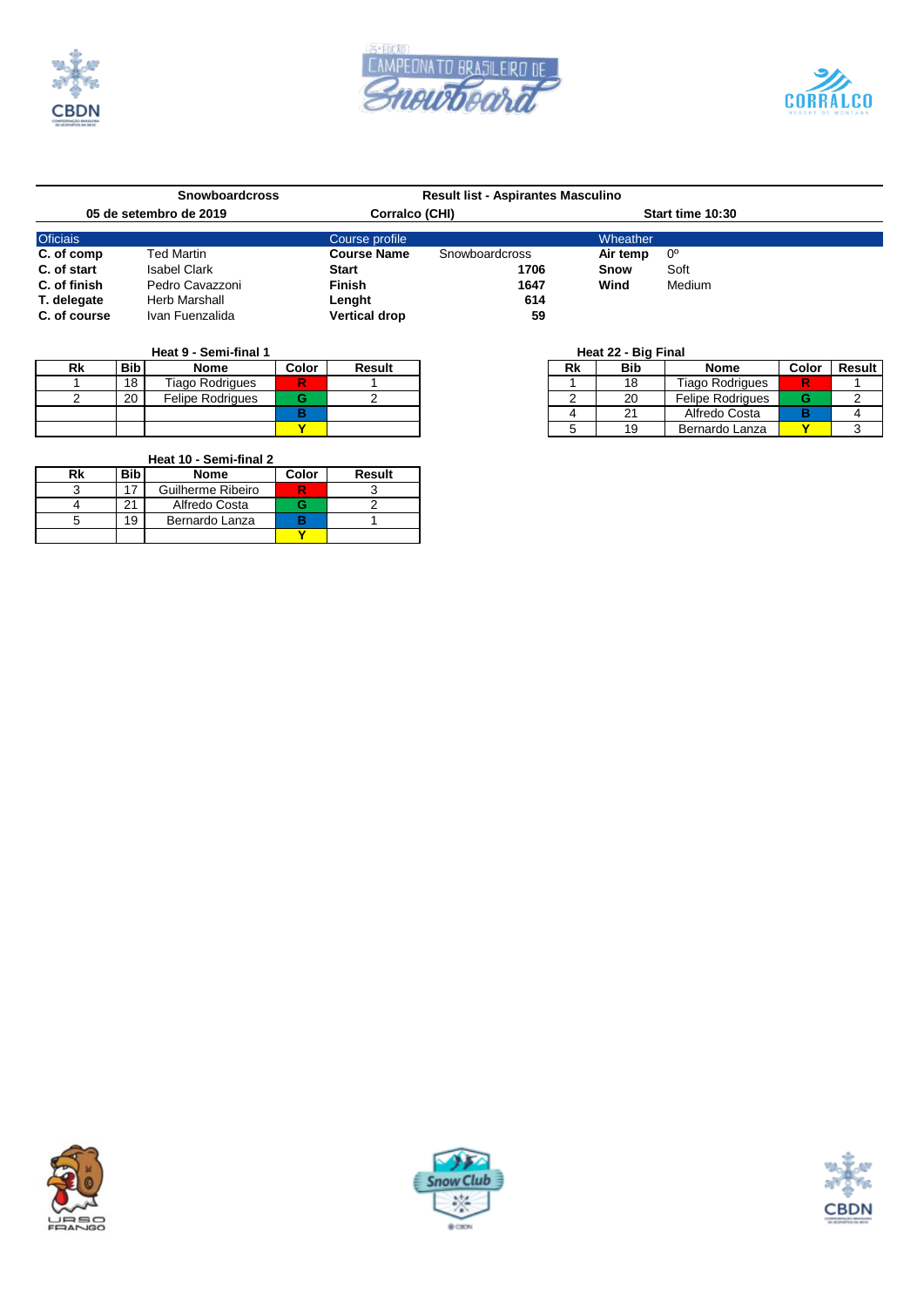





|                        | <b>Snowboardcross</b> | <b>Result list - Master A Masculino</b> |                |                  |        |  |  |  |  |
|------------------------|-----------------------|-----------------------------------------|----------------|------------------|--------|--|--|--|--|
| 05 de setembro de 2019 |                       | Corralco (CHI)                          |                | Start time 10:30 |        |  |  |  |  |
| <b>Oficiais</b>        |                       | Course profile                          |                | Wheather         |        |  |  |  |  |
| C. of comp             | <b>Ted Martin</b>     | <b>Course Name</b>                      | Snowboardcross | Air temp         | 0°     |  |  |  |  |
| C. of start            | <b>Isabel Clark</b>   | <b>Start</b>                            | 1706           | <b>Snow</b>      | Soft   |  |  |  |  |
| C. of finish           | Pedro Cavazzoni       | <b>Finish</b>                           | 1647           | Wind             | Medium |  |  |  |  |
| T. delegate            | Herb Marshall         | Lenght                                  | 614            |                  |        |  |  |  |  |
| C. of course           | Ivan Fuenzalida       | <b>Vertical drop</b>                    | 59             |                  |        |  |  |  |  |

| Heat 11 - Big Final |  |  |
|---------------------|--|--|
|---------------------|--|--|

| Rk | <b>Bib</b> | <b>Nome</b>             | Color | <b>Result</b> |
|----|------------|-------------------------|-------|---------------|
|    | 52         | Philippe Abud           |       | DNF           |
|    | 51         | Eduardo Morelli         |       | <b>DNS</b>    |
|    | 50         | Gustavo de Paula Moraes |       |               |
|    |            |                         |       |               |





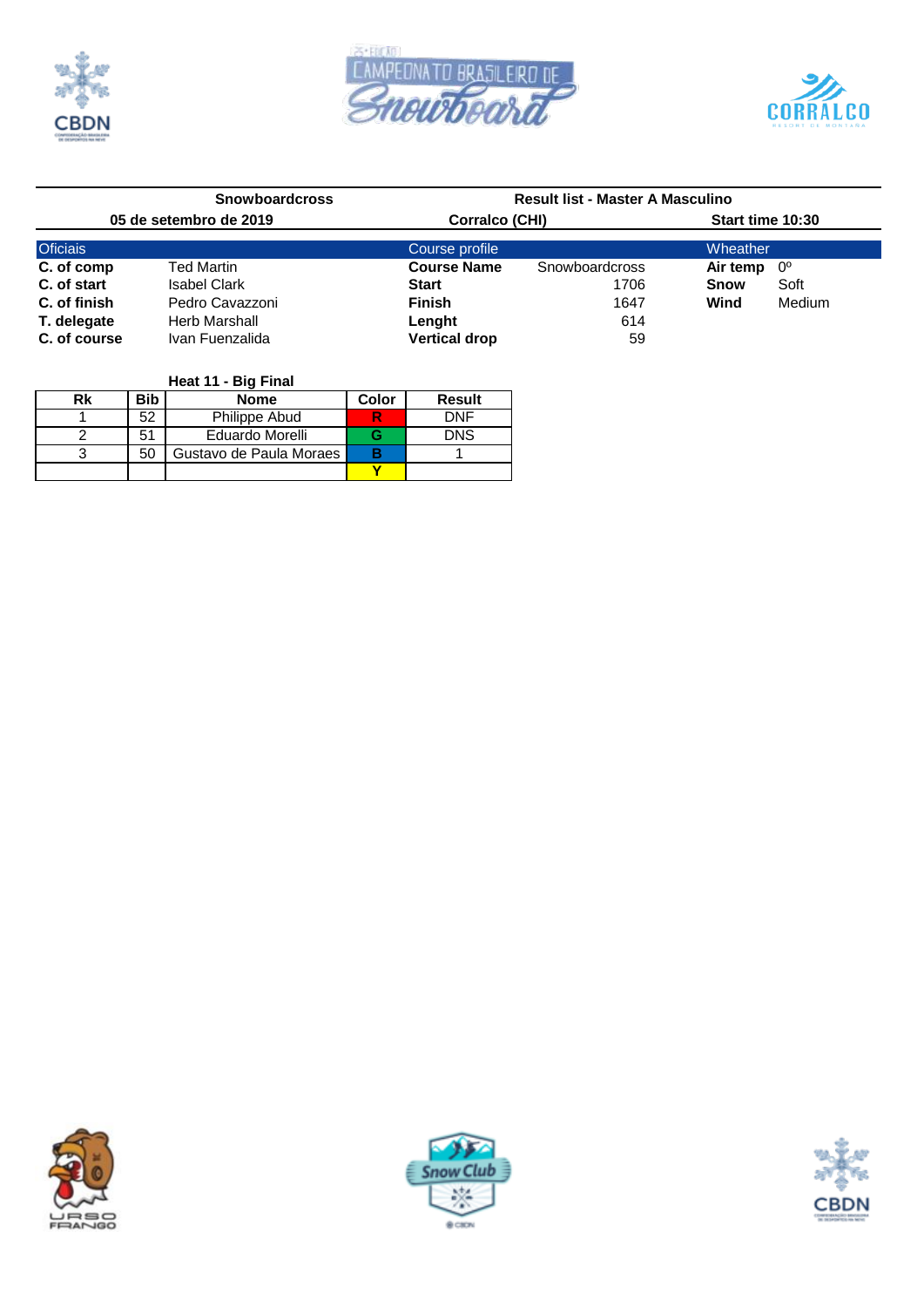





| <b>Snowboardcross</b>  |                      | Result List - Expert, Mirim e Master C Masculino |                  |        |  |  |  |  |
|------------------------|----------------------|--------------------------------------------------|------------------|--------|--|--|--|--|
| 05 de setembro de 2019 |                      |                                                  | Start time 10:30 |        |  |  |  |  |
|                        | Course profile       |                                                  | Wheather         |        |  |  |  |  |
| Ted Martin             | <b>Course Name</b>   | Snowboardcross                                   | Air temp         | _ 0°   |  |  |  |  |
| <b>Isabel Clark</b>    | <b>Start</b>         | 1706                                             | Snow             | Soft   |  |  |  |  |
| Pedro Cavazzoni        | <b>Finish</b>        | 1647                                             | Wind             | Medium |  |  |  |  |
| <b>Herb Marshall</b>   | Lenght               | 614                                              |                  |        |  |  |  |  |
| Ivan Fuenzalida        | <b>Vertical drop</b> | 59                                               |                  |        |  |  |  |  |
|                        |                      |                                                  | Corralco (CHI)   |        |  |  |  |  |

| Rk | <b>Bib</b> | Color              | Result |  |
|----|------------|--------------------|--------|--|
|    | , 1 C      | Riccardo Moruzzi   |        |  |
|    | 6          | Davi Dias Salim    |        |  |
|    | 22         | José Leone Creazzo | в      |  |
|    |            |                    |        |  |





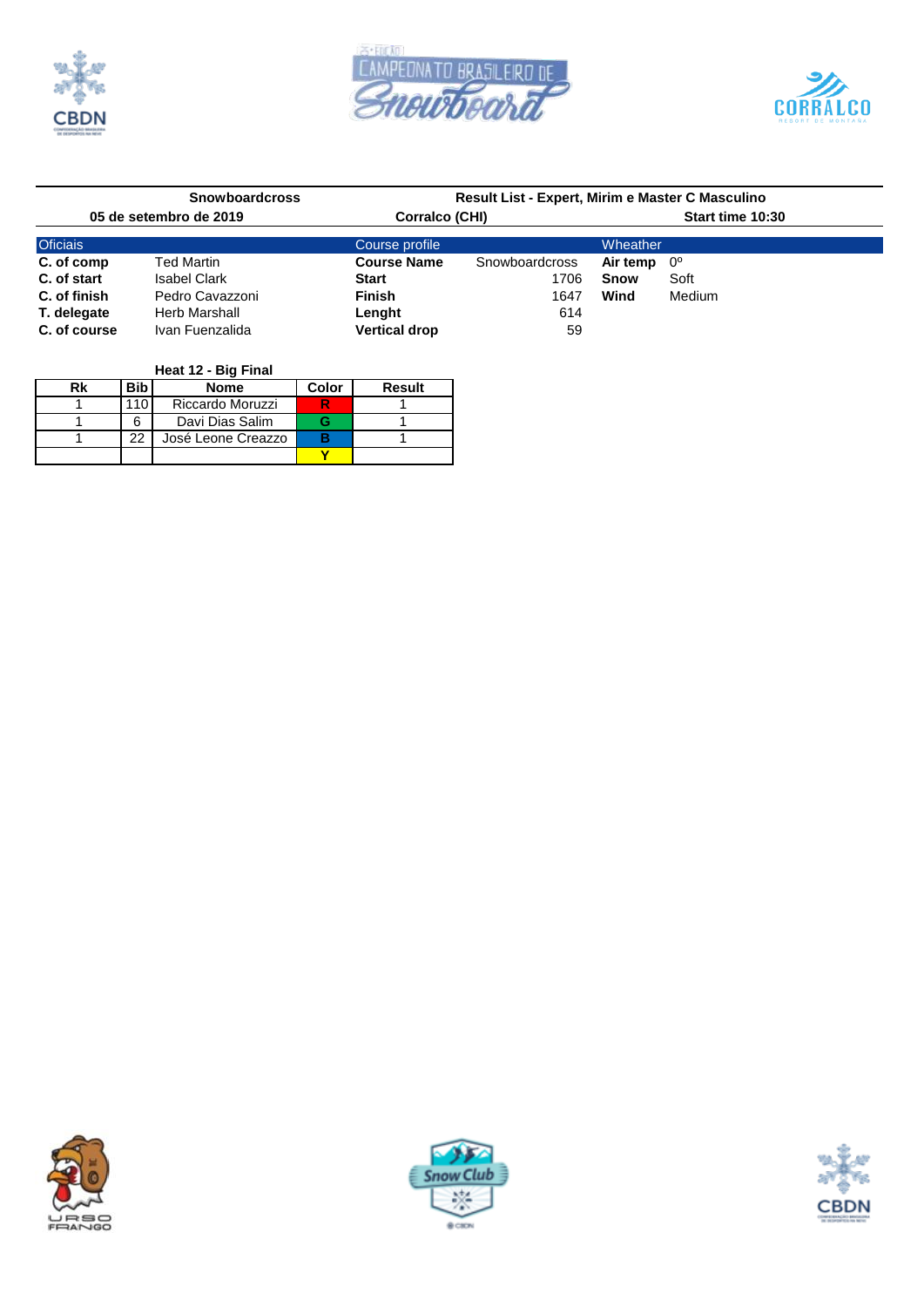





|                        | <b>Snowboardcross</b>              | Result list - Juvenil Masculino |           |                     |                  |  |  |
|------------------------|------------------------------------|---------------------------------|-----------|---------------------|------------------|--|--|
| 05 de setembro de 2019 |                                    | Corralco (CHI)                  |           |                     | Start time 10:30 |  |  |
| <b>Oficiais</b>        |                                    | Course profile                  |           | Wheather            |                  |  |  |
| C. of comp             | <b>Ted Martin</b><br><b>Course</b> |                                 | Snowboard | Air tem $0^{\circ}$ |                  |  |  |
| C. of start            | Isabel Clark                       | <b>Start</b>                    | 1706      | <b>Snow Soft</b>    |                  |  |  |
| C. of finish           | Pedro Cavazzoni                    | <b>Finish</b>                   | 1647      | Wind                | Medium           |  |  |
| T. delegate            | Herb Marshall                      | Lenght                          | 614       |                     |                  |  |  |
| C. of course           | Ivan Fuenzalida                    | Vertica                         | 59        |                     |                  |  |  |

| Heat 18 - Big Final |       |                           |  |  |  |  |  |  |  |  |
|---------------------|-------|---------------------------|--|--|--|--|--|--|--|--|
| Rk                  | Color | <b>IResult</b>            |  |  |  |  |  |  |  |  |
|                     | 15    | <b>Matheus Dias Salim</b> |  |  |  |  |  |  |  |  |
|                     | 16    | Luan Gebaile              |  |  |  |  |  |  |  |  |
|                     |       |                           |  |  |  |  |  |  |  |  |
|                     |       |                           |  |  |  |  |  |  |  |  |





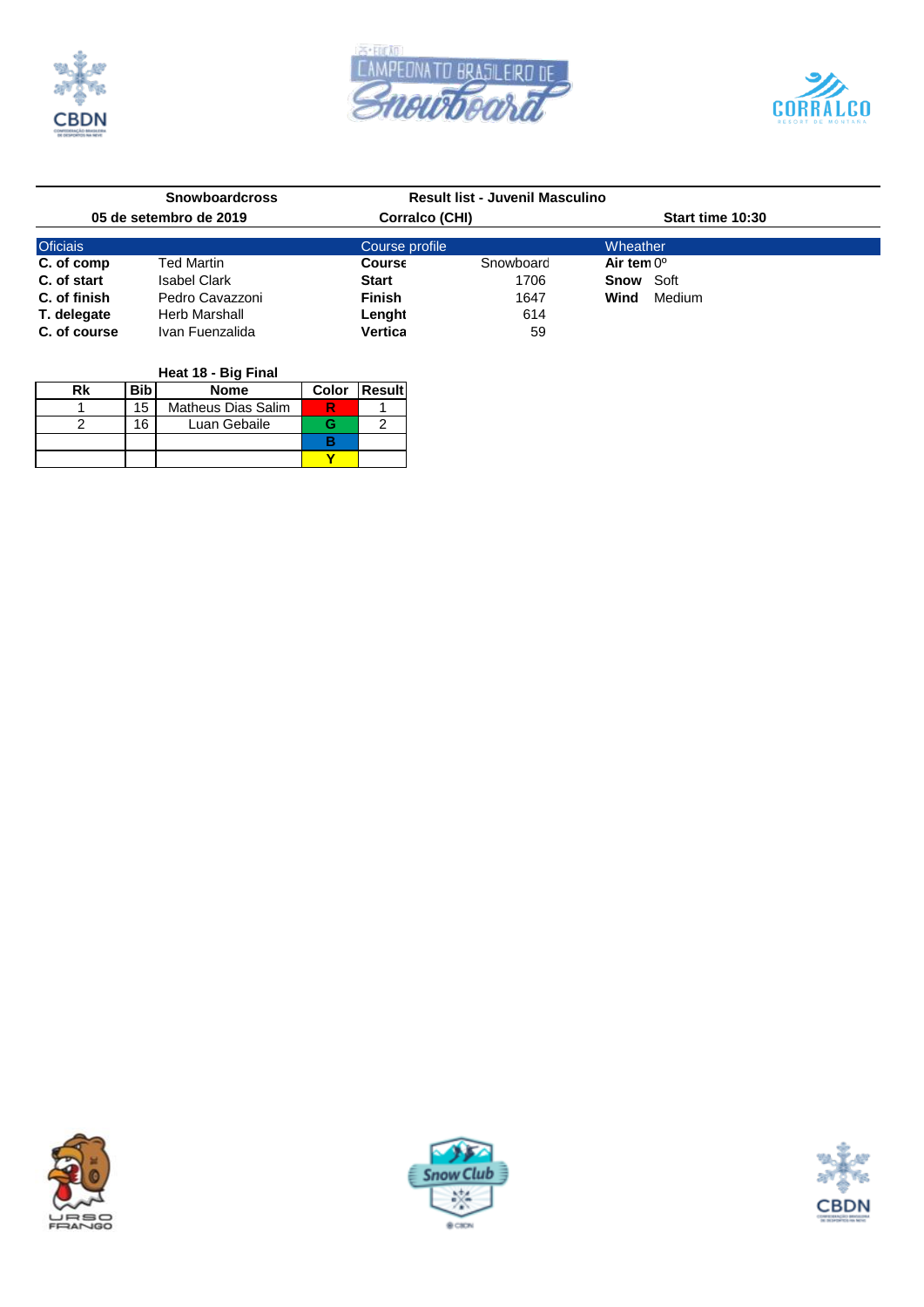





|                        | <b>Snowboardcross</b> |                      |                |                      | Result list - Aspirantes Feminino e Masters B Feminino |  |
|------------------------|-----------------------|----------------------|----------------|----------------------|--------------------------------------------------------|--|
| 05 de setembro de 2019 |                       | Corralco (CHI)       |                | Start time 10:30     |                                                        |  |
| <b>Oficiais</b>        |                       | Course profile       |                | Wheather             |                                                        |  |
| C. of comp             | <b>Ted Martin</b>     | <b>Course Name</b>   | Snowboardcross | Air temp $0^{\circ}$ |                                                        |  |
| C. of start            | <b>Isabel Clark</b>   | <b>Start</b>         | 1706           | Snow                 | Soft                                                   |  |
| C. of finish           | Pedro Cavazzoni       | <b>Finish</b>        | 1647           | Wind                 | Medium                                                 |  |
| T. delegate            | Herb Marshall         | Lenght               | 614            |                      |                                                        |  |
| C. of course           | Ivan Fuenzalida       | <b>Vertical drop</b> | 59             |                      |                                                        |  |

| Heat 19 - Big Final |       |                            |  |  |  |  |  |  |  |  |
|---------------------|-------|----------------------------|--|--|--|--|--|--|--|--|
| Rk                  | Color | <b>Result</b>              |  |  |  |  |  |  |  |  |
|                     |       | Nathalia dos Reis Monteiro |  |  |  |  |  |  |  |  |
|                     | 53    | Alexandra Paiva            |  |  |  |  |  |  |  |  |
|                     |       |                            |  |  |  |  |  |  |  |  |
|                     |       |                            |  |  |  |  |  |  |  |  |





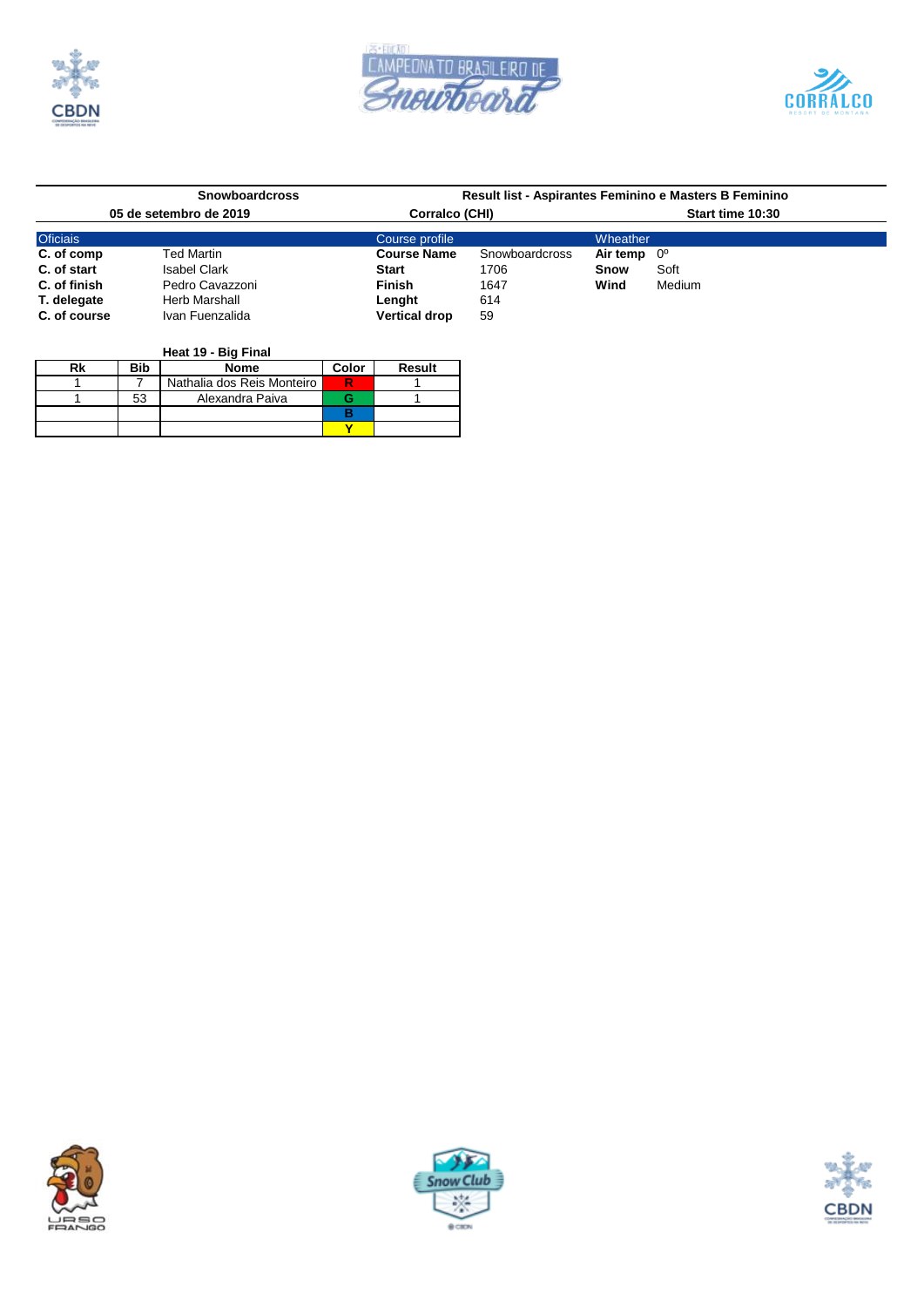





|                 | <b>Snowboardcross</b>  |                      | <b>Result list - Champions Round</b> |                      |                  |  |  |  |
|-----------------|------------------------|----------------------|--------------------------------------|----------------------|------------------|--|--|--|
|                 | 05 de setembro de 2019 | Corralco (CHI)       |                                      |                      | Start time 10:30 |  |  |  |
| <b>Oficiais</b> |                        | Course profile       |                                      | Wheather             |                  |  |  |  |
| C. of comp      | Ted Martin             | <b>Course Name</b>   | Snowboardcross                       | Air temp $0^{\circ}$ |                  |  |  |  |
| C. of start     | <b>Isabel Clark</b>    | <b>Start</b>         | 1706                                 | Snow                 | Soft             |  |  |  |
| C. of finish    | Pedro Cavazzoni        | <b>Finish</b>        | 1647                                 | Wind                 | Medium           |  |  |  |
| T. delegate     | Herb Marshall          | Lenght               | 614                                  |                      |                  |  |  |  |
| C. of course    | Ivan Fuenzalida        | <b>Vertical drop</b> | 59                                   |                      |                  |  |  |  |

| ĸк | <b>Bib</b> | Nome                      | Color | Result | Rk | <b>Bib</b> | Nome                    | Color | Result |
|----|------------|---------------------------|-------|--------|----|------------|-------------------------|-------|--------|
|    | 110        | Riccardo Moruzzi          | R     |        |    |            | Carlos Eduardo Almeida  |       |        |
|    | 50         | Gustavo de Paula Moraes I |       |        |    |            | Matheus Dias Salim      |       |        |
|    |            | Carlos Eduardo Almeida    |       |        |    | 38         | Renato Mascheretti Jr   |       |        |
|    | 18         | <b>Tiago Rodrigues</b>    |       |        |    | 50         | Gustavo de Paula Moraes |       |        |

# **Heat 28 - Semi Final 2 Heat 31 - Big Final**

|    |    |                       |       |        |    | - - - - - |                  |       |        |
|----|----|-----------------------|-------|--------|----|-----------|------------------|-------|--------|
| Rk |    | Nome                  | Color | Result | Rk |           | <b>Nome</b>      | Color | Result |
|    | 38 | Renato Mascheretti Jr |       |        |    |           | Lucas Rezende    |       |        |
|    | 28 | André Fiori Famá      |       |        |    | 110       | Riccardo Moruzzi |       |        |
|    |    | Lucas Rezende         |       |        |    | 28        | André Fiori Famá |       |        |
|    | 15 | Matheus Dias Salim    |       |        |    |           | Tiago Rodrigues  |       |        |

## **Heat 27 - Semi Final**<br> **Heat 30 - Small Final**<br> **Heat 30 - Small Final**<br> **Heat 30 - Small Final** 110 Carlos Eduardo Almeida<br>110 Matheus Dias Salim<br>110 Riccardo Mascheretti Jr **B** 3<br>120 Gustavo de Paula Moraes<br>1212 1312 1313 1324 1325 1326 1327 1328 1329 1328 1329 1328 1329 1328 1329 1328 1329 1328 1329 1328 1329 1328 **Matheus Dias Salim** Carlos Eduardo Almeida **B** 3 38 Renato Mascheretti Jr **B** 2 18 Tiago Rodrigues **Y** 2 50 Gustavo de Paula Moraes **Y** 4

| ₹k |            | Nome                  | Color | Result | Rk |     | <b>Nome</b>      | Color | Result I |
|----|------------|-----------------------|-------|--------|----|-----|------------------|-------|----------|
|    | 38         | Renato Mascheretti Jr | R     |        |    |     | Lucas Rezende    |       |          |
|    | 28         | André Fiori Famá      |       |        |    | 110 | Riccardo Moruzzi |       |          |
|    |            | Lucas Rezende         |       |        |    | 28  | André Fiori Famá |       |          |
|    | 1 F<br>ں ، | Matheus Dias Salim    |       |        |    | 18  | Tiago Rodrigues  |       |          |